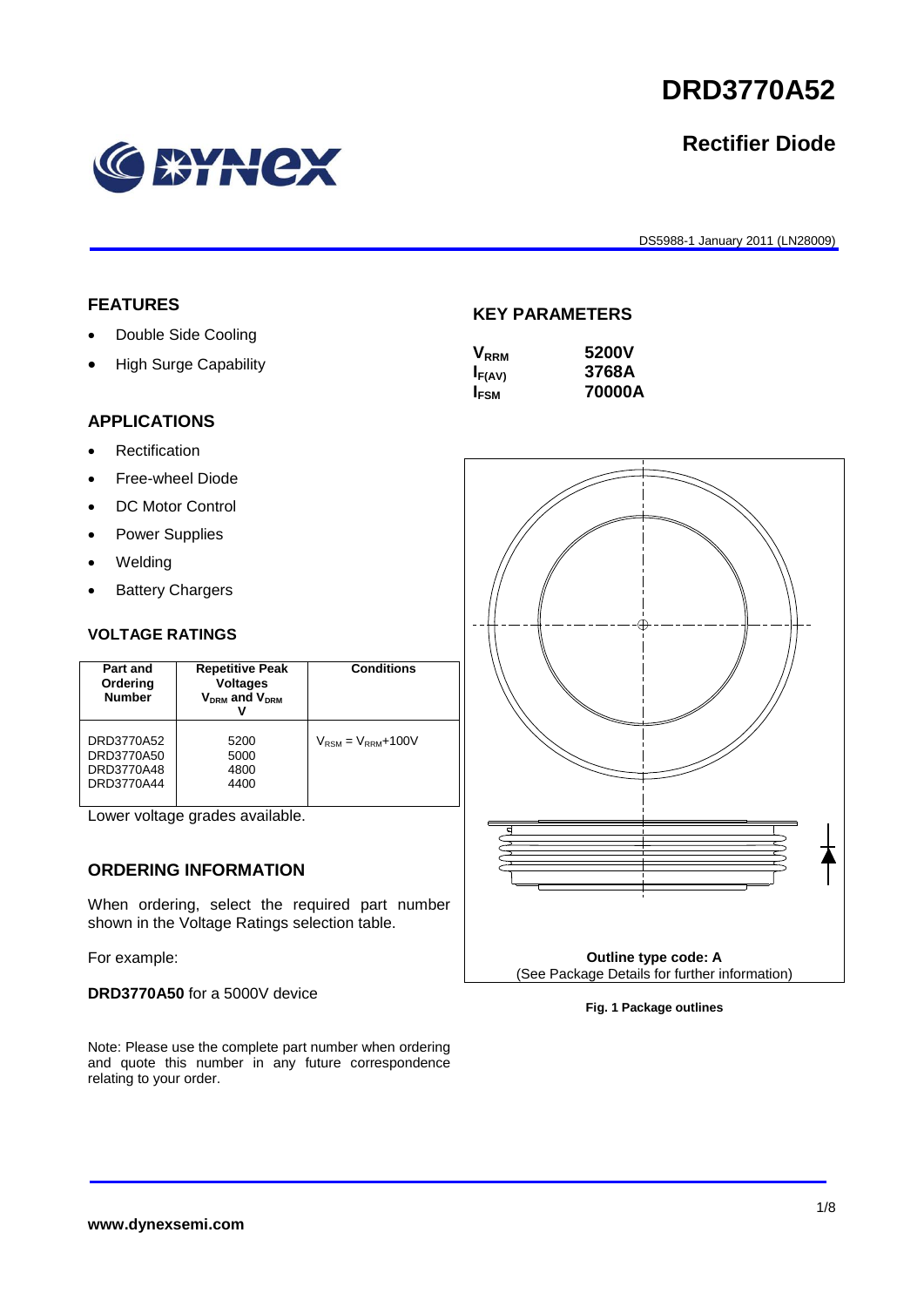

#### **CURRENT RATINGS**

#### **Tcase = 75°C unless stated otherwise**

| Symbol                                 | <b>Parameter</b>                     | <b>Test Conditions</b>   | Max. | <b>Units</b> |  |  |  |
|----------------------------------------|--------------------------------------|--------------------------|------|--------------|--|--|--|
|                                        | <b>Double Side Cooled</b>            |                          |      |              |  |  |  |
| $I_{F(AV)}$                            | Mean forward current                 | Half wave resistive load | 4914 | A            |  |  |  |
| $I_{F(RMS)}$                           | <b>RMS</b> value                     | ۰.                       | 7715 | A            |  |  |  |
| IF.                                    | Continuous (direct) on-state current | -                        | 7150 | A            |  |  |  |
| <b>Single Side Cooled (Anode side)</b> |                                      |                          |      |              |  |  |  |
| $I_{F(AV)}$                            | Mean forward current                 | Half wave resistive load | 3213 | A            |  |  |  |
| I <sub>F(RMS)</sub>                    | <b>RMS</b> value                     |                          | 5044 | A            |  |  |  |
| IF.                                    | Continuous (direct) on-state current |                          | 4407 | A            |  |  |  |

#### **Tcase = 100°C unless stated otherwise**

| Symbol                                 | <b>Parameter</b>                     | <b>Test Conditions</b>   | Max. | <b>Units</b> |  |  |  |
|----------------------------------------|--------------------------------------|--------------------------|------|--------------|--|--|--|
|                                        | <b>Double Side Cooled</b>            |                          |      |              |  |  |  |
| $I_{F(AV)}$                            | Mean forward current                 | Half wave resistive load | 3768 | A            |  |  |  |
| $I_{F(RMS)}$                           | <b>RMS</b> value                     | ٠                        | 5916 | A            |  |  |  |
| lF.                                    | Continuous (direct) on-state current | ۰                        | 5414 | A            |  |  |  |
| <b>Single Side Cooled (Anode side)</b> |                                      |                          |      |              |  |  |  |
| $I_{F(AV)}$                            | Mean forward current                 | Half wave resistive load | 2433 | A            |  |  |  |
| I <sub>F(RMS)</sub>                    | <b>RMS</b> value                     | $\blacksquare$           | 3820 | A            |  |  |  |
| IF.                                    | Continuous (direct) on-state current | $\blacksquare$           | 3256 | A            |  |  |  |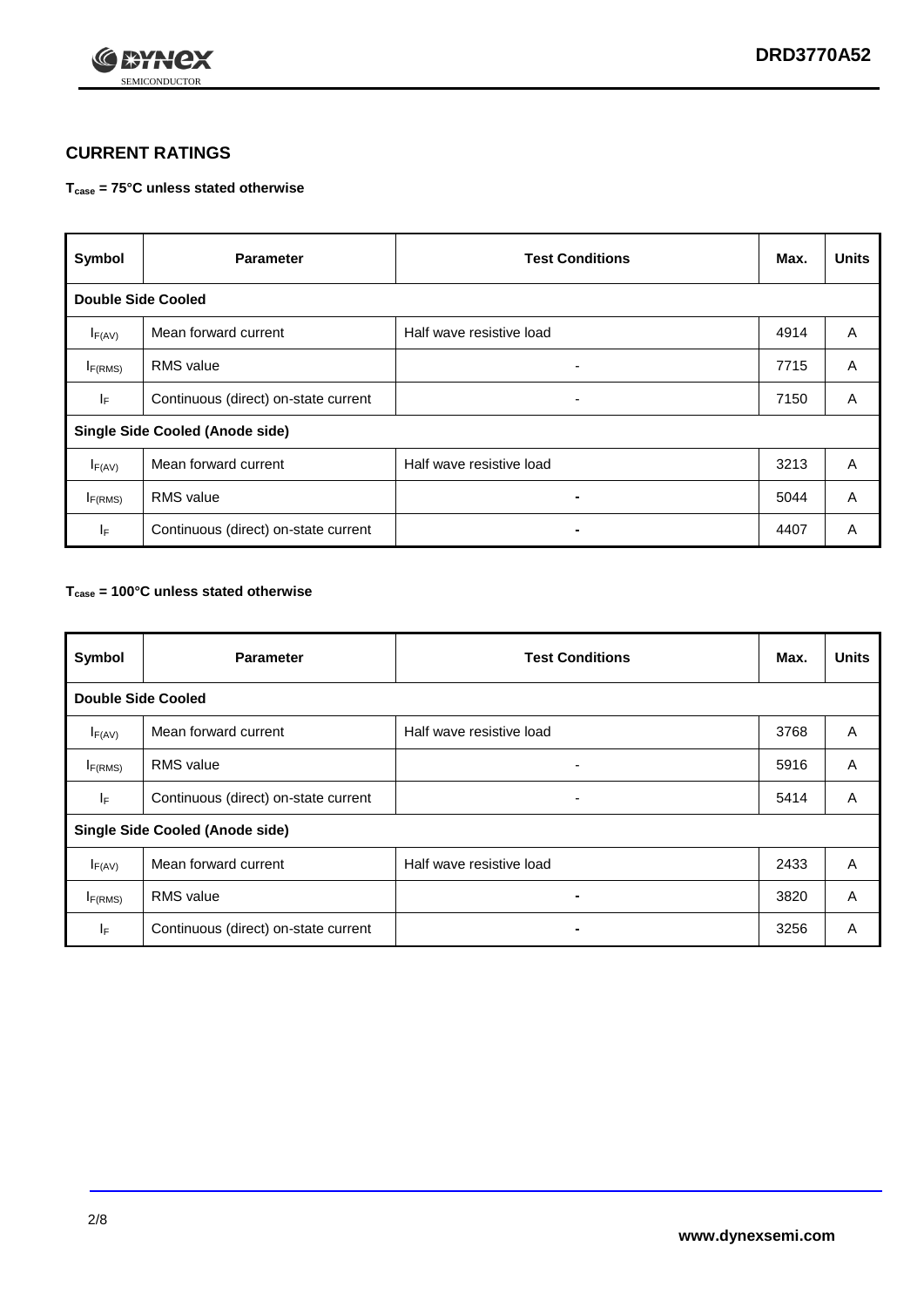

#### **SURGE RATINGS**

| Symbol      | <b>Parameter</b>                        | <b>Test Conditions</b>                            | Max. | <b>Units</b>      |
|-------------|-----------------------------------------|---------------------------------------------------|------|-------------------|
| <b>IFSM</b> | Surge (non-repetitive) on-state current | 10ms half sine, $T_{\text{case}} = 150^{\circ}$ C | 56   | kA                |
| $l^2t$      | $I2t$ for fusing                        | $V_R = 50\% V_{RRM} - \frac{1}{4}$ sine           | 15.8 | MA <sup>2</sup> s |
| <b>IFSM</b> | Surge (non-repetitive) on-state current | 10ms half sine, $T_{\text{case}} = 150^{\circ}$ C | 70   | kA                |
| $l^2t$      | $I2t$ for fusing                        | $V_R = 0$                                         | 24.5 | MA <sup>2</sup> s |

#### **THERMAL AND MECHANICAL RATINGS**

| Symbol                     | <b>Parameter</b>                      | <b>Test Conditions</b>   |             | Min.                     | Max.   | <b>Units</b> |
|----------------------------|---------------------------------------|--------------------------|-------------|--------------------------|--------|--------------|
| $R_{th(j-c)}$              | Thermal resistance – junction to case | Double side cooled       | DC          | ٠                        | 0.0065 | °C/W         |
|                            |                                       | Single side cooled       | Anode DC    | $\overline{\phantom{a}}$ | 0.013  | °C/W         |
|                            |                                       |                          | Cathode DC  | ٠                        | 0.013  | °C/W         |
| $R_{th(c-h)}$              | Thermal resistance – case to heatsink | Clamping force 83.0kN    | Double side | $\overline{\phantom{a}}$ | 0.001  | °C/W         |
|                            |                                       | (with mounting compound) | Single side | ۰                        | 0.002  | °C/W         |
| $T_{\rm vj}$               | Virtual junction temperature          | On-state (conducting)    |             |                          | 160    | °C           |
|                            |                                       | Reverse (blocking)       |             | ٠                        | 150    | °C           |
| ${\mathsf T}_{\text{stg}}$ | Storage temperature range             |                          |             | $-55$                    | 150    | °C           |
| $F_m$                      | Clamping force                        |                          |             | 75.0                     | 91.0   | kN           |

#### **CHARACTERISTICS**

| Symbol                   | <b>Parameter</b>     | <b>Test Conditions</b>                         | Min. | Max.  | <b>Units</b> |
|--------------------------|----------------------|------------------------------------------------|------|-------|--------------|
| $\mathsf{V}_\mathsf{FM}$ | Forward voltage      | At 3000A peak, $T_{\text{case}} = 25^{\circ}C$ |      | 1.17  | V            |
| <b>IRM</b>               | Peak reverse current | At $V_{DRM}$ , $T_{case} = 150^{\circ}C$       |      | 200   | mA           |
| Vто                      | Threshold voltage    | At $T_{vi} = 150^{\circ}$ C                    |      | 0.82  |              |
| $r_{\text{T}}$           | Slope resistance     | At $T_{\text{vj}} = 150^{\circ} \text{C}$      |      | 0.111 | $m\Omega$    |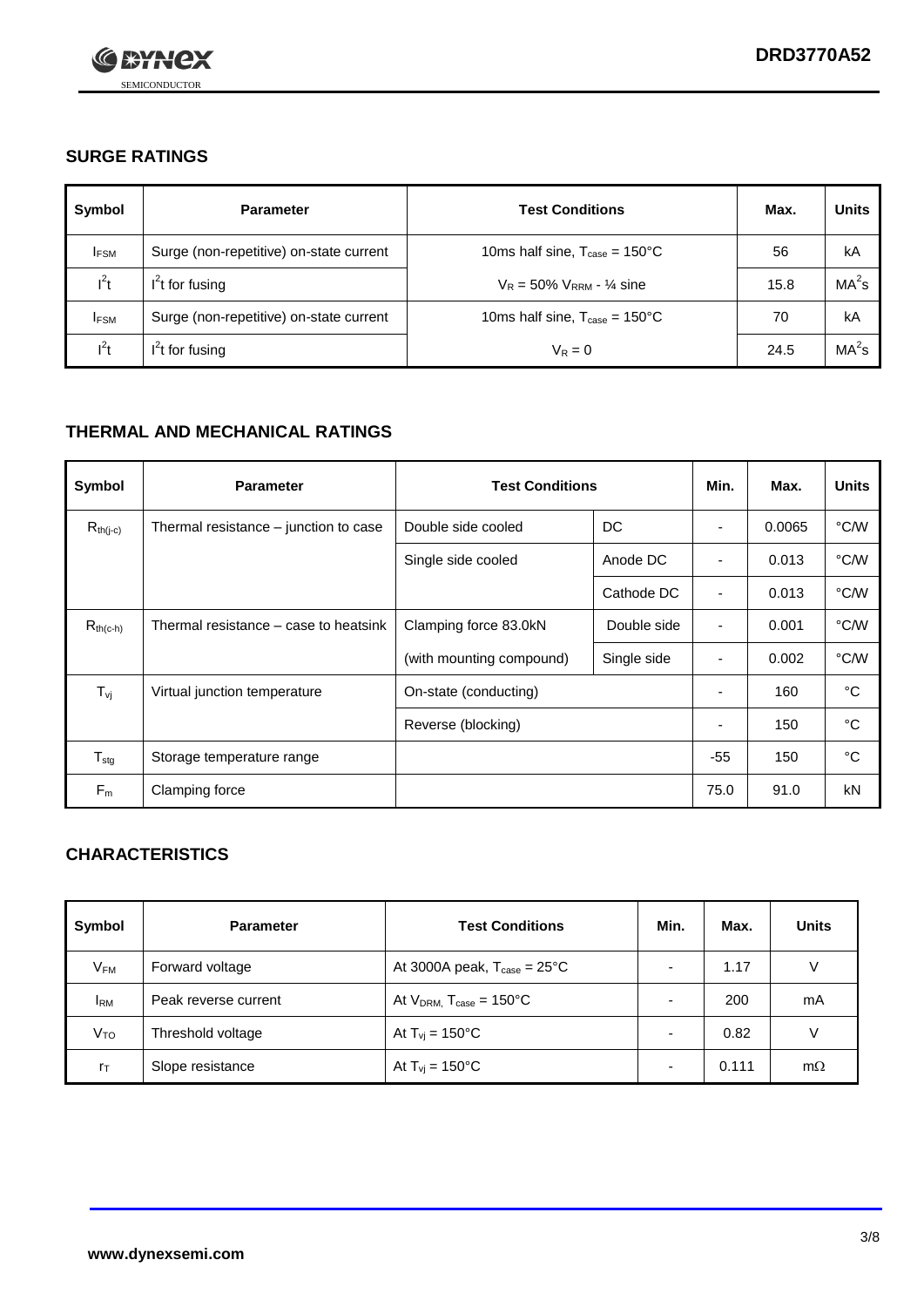

#### **CURVES**

SEMICONDUCTOR

**C SYNCX** 



**Fig.2 Maximum (limit) forward characteristics Fig.3 Power loss curves – sine wave**

 $V_{TM} = A + BIn (I_T) + C.I_T + D.\sqrt{I_T}$ 

 $V_{TM}$  **EQUATION** Where  $A = -0.0436$  $B = 0.10422$ <br>C = 7.6 x 10<sup>-5</sup>  $D = 0.00243$ these values are valid for  $T_j = 150^{\circ}$ C for  $I_F$  400A to 9000A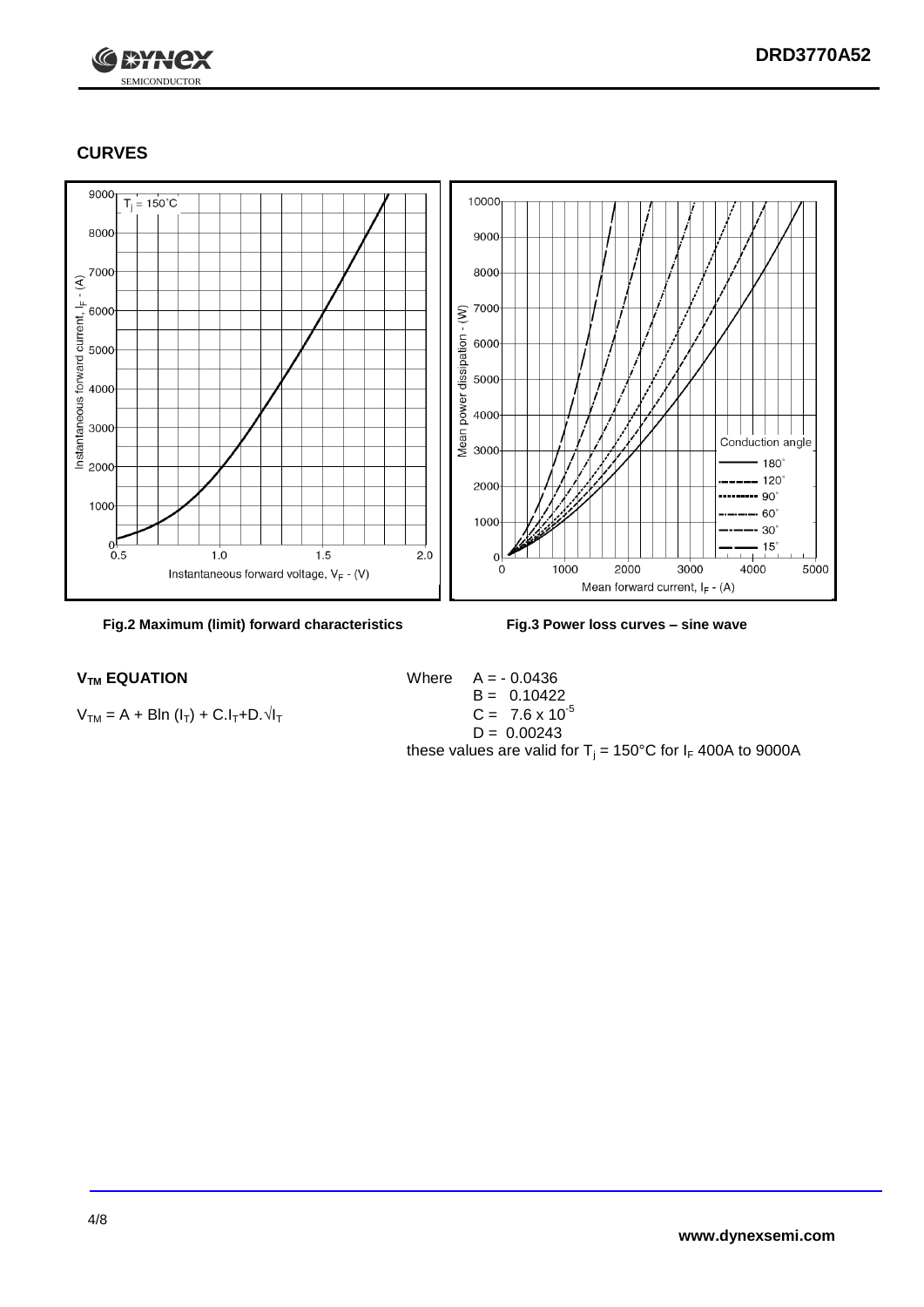



**junction to case**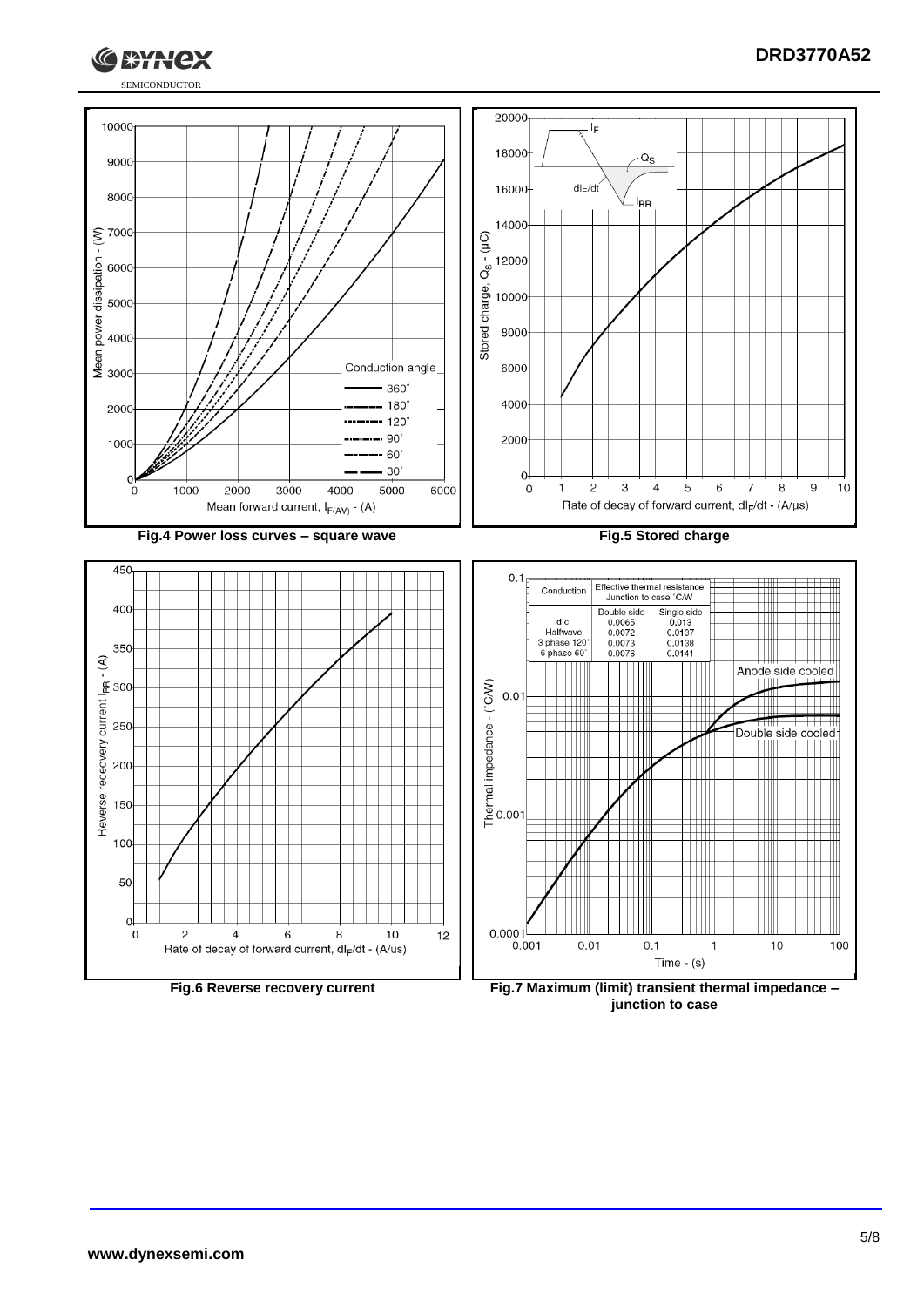

#### **PACKAGE DETAILS**

For further package information, please contact Customer Services. All dimensions in mm, unless stated otherwise. DO NOT SCALE.